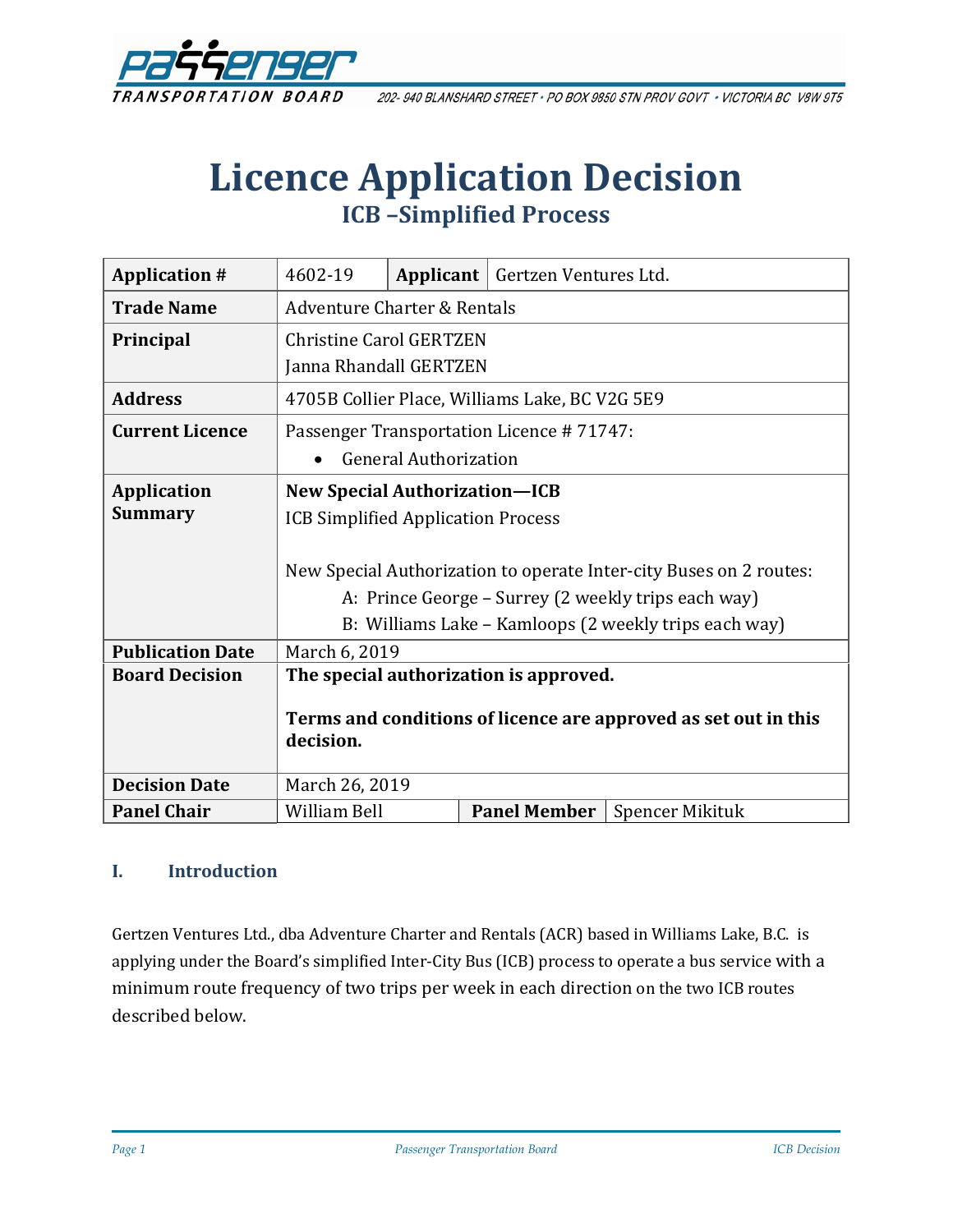#### Route A: Prince George-Surrey

The route serves a minimum of 13 communities from Prince George to Surrey along corridors that include the Fraser Canyon section of Highway 1. The proposed route is shown below in the map in Figure 1. The route points would include:

| City of Surrey         | Village of Clinton           |
|------------------------|------------------------------|
| City of Chilliwack     | 70 Mile House                |
| City of Abbotsford     | District of 100 Mile House   |
| District of Hope       | City of Williams Lake        |
| <b>Boston Bar</b>      | City of Quesnel              |
| Village of Lytton      | <b>City of Prince George</b> |
| Village of Cache Creek |                              |

#### Route B: Williams Lake-Kamloops

The route serves a minimum of 6 communities on Highway 97 from Williams Lake to Kamloops. The proposed route is shown below in the map in Figure 2. The route points would include:

| City of Kamloops       | 70 Mile House              |
|------------------------|----------------------------|
| Village of Cache Creek | District of 100 Mile House |
| Village of Clinton     | City of Williams Lake      |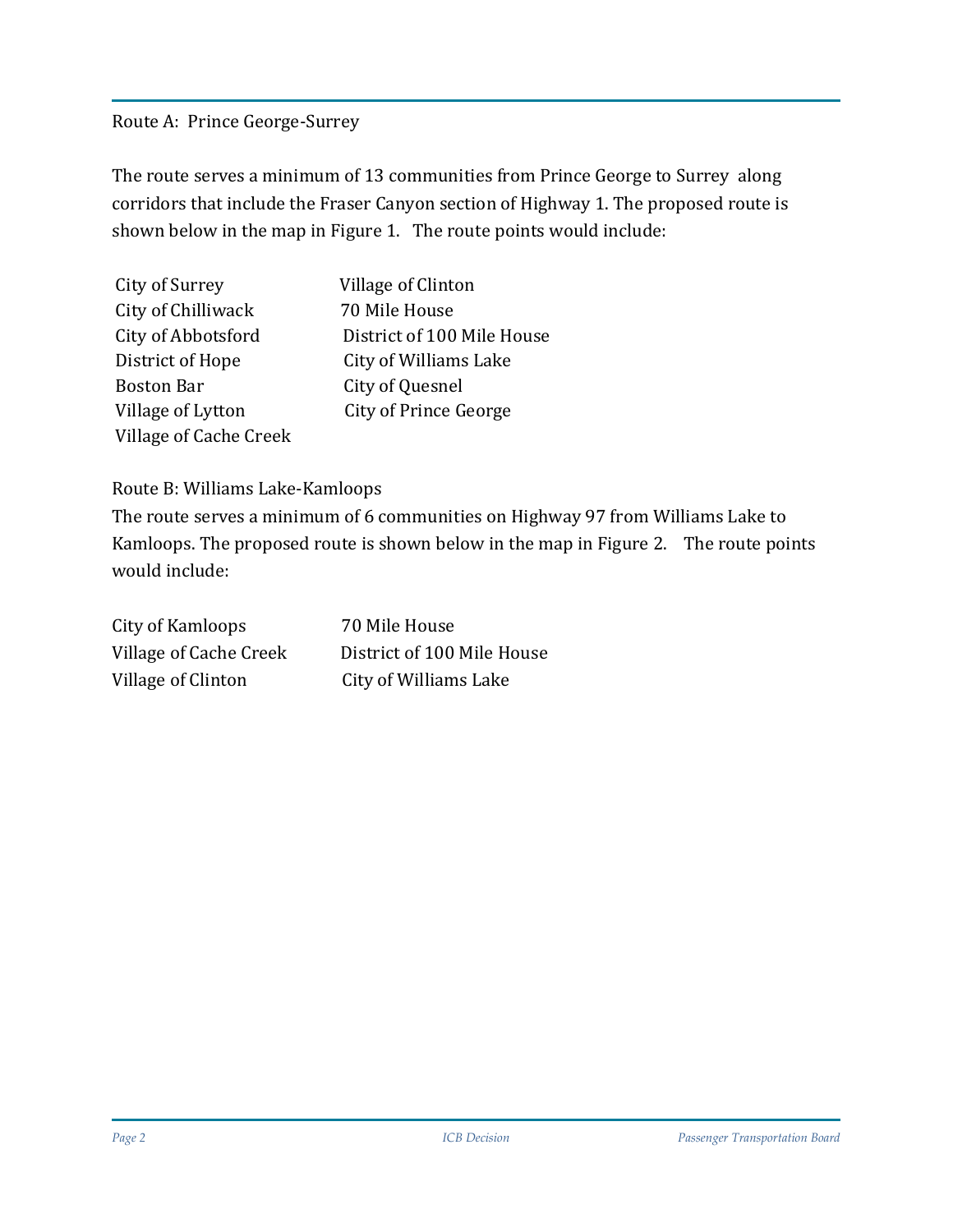

#### **Figure 1: Route A (Surrey – Prince George)**<sup>1</sup>





The service would operate year-round on a reservation basis only online, by phone or by an app on a passenger's smartphone or tablet. The applicant also seeks the flexibility to pick up passengers along the routes at locations not listed as route points.

The applicant notes that current ICB services are established for passengers travelling north into Kamloops from the southern region B.C. and, therefore, have not incorporated

ł

 $1$  Route A also includes Chilliwack, Abbotsford and Boston Bar which are not labelled on the map.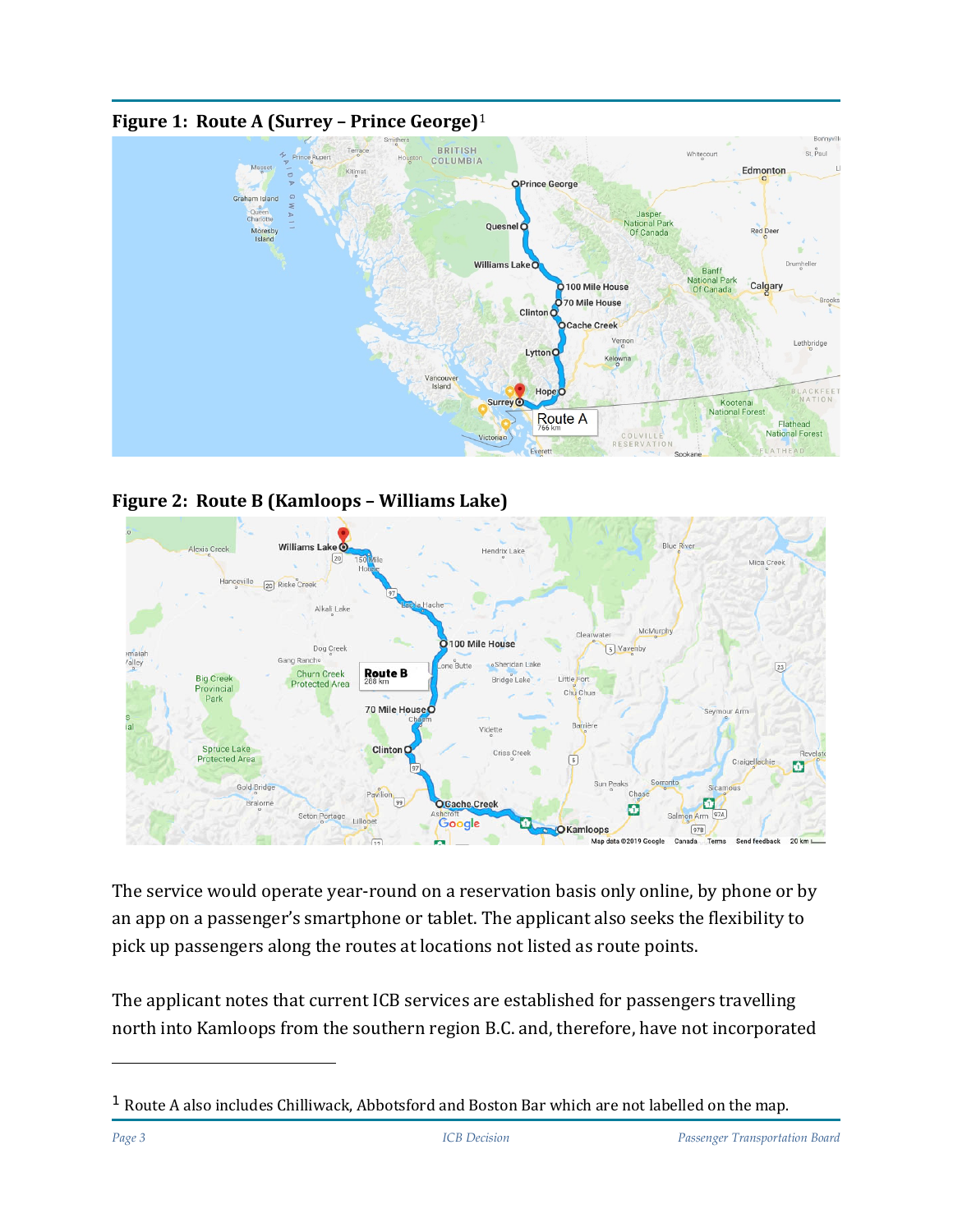that route portion into its planning. The Route B focus will be on northbound travel out of Kamloops and southbound travel into Kamloops.

ACR states that it will use Williams Lake as a hub for service out of Prince George. As a result, operational costs will be reduced by sharing equipment and drivers for half the trip (refer to figures 1 & 2).

# **II. Jurisdiction and Proceedings**

This application is made under the Passenger Transportation Act (the "PT Act"). The PT Act regulates the licensing and operation of commercial passenger transportation vehicles in BC.

Under the PT Act, the Passenger Transportation Board (the "Board") makes decisions on applications to operate inter-city buses. The Board has the authority to consider and approve applications for new licences as well as applications from existing licensees to change routes and decrease service levels.

In February 2018, Greyhound Transportation Canada ULC (Greyhound Canada) received approval on its application 256-17 to the Board to withdraw service on the Fraser Canyon portion of Highway 1.

In July 2018, Greyhound Canada issued a news release stating that as of October 31, 2018, it will stop providing bus service in Western Canada. Greyhound was the sole operator on many corridors of BC and its departure put many routes and communities at risk of losing inter-city bus service and access to safe and essential transportation for work, education, health and family-related purposes.

To encourage other operators to fill the gap left by Greyhound's exit, the Board is "fasttracking" applications and using a simplified application process. This package is available for operators applying to operate inter-city buses (ICBs) on corridors in BC that do not have commercial ICB service. It is available regardless of whether the absence of service is the result of Greyhound Canada's withdrawal on October 31, 2018.

The PT Act requires the Board to consider public need, applicant fitness and sound economic conditions in the passenger transportation industry before deciding whether to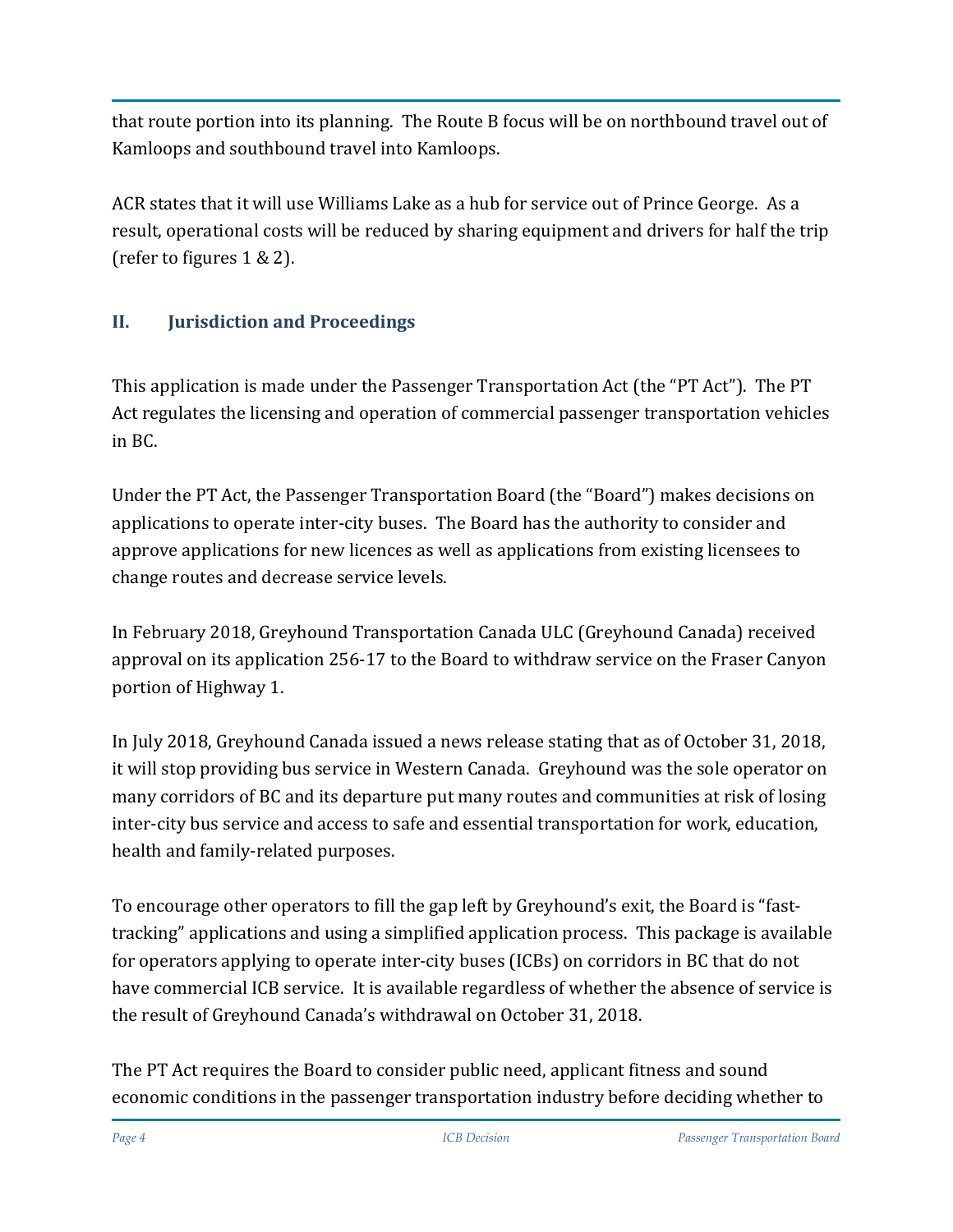approve an application. The Board may approve an application in whole or in part, or it may refuse an application. For applications proceeding through the simplified ICB process, much of the Board's focus is on applicant fitness.

The PT Act also allows the Board to, among other things:

- accept evidence and information it considers relevant, necessary, and appropriate, whether or not the information would be admissible in a court of law [Section 15]
- conduct written, electronic or oral hearings as the Board, in its sole discretion, considers appropriate [Section 17]
- require further information from an applicant [Section 27(1)(b)]
- investigate any matter related to an application [Section 27(3)(b)]

Section 26(2) of the PT Act requires the Board to publish the fact and nature of applications, and section 27(3) requires the Board to consider applications and any written submissions it receives as a result of publication. Section 27(5) states that people who make submissions are not entitled to disclosure of further information, unless the Board orders otherwise.

We are conducting this application by way of a written hearing.

#### **III. Background**

The applicant Gertzen Ventures Ltd is owned by Janna Gertzen and Christine Gertzen. The company was incorporated on June 19, 2008 has been owned and operated by the principals since 2011. Adventure Charters and Rentals (ACR) is a division of the company. It currently holds passenger transportation licence 71747 with a General Authorization. The company's website indicates that it is a bus and charter that provides a range of services for a variety of customers, such as daily scheduled employee transportation to remote work sites, contracted tourism transportation charters, team and educational travel, and event and party transportation.

The applicant submitted the requisite material and forms.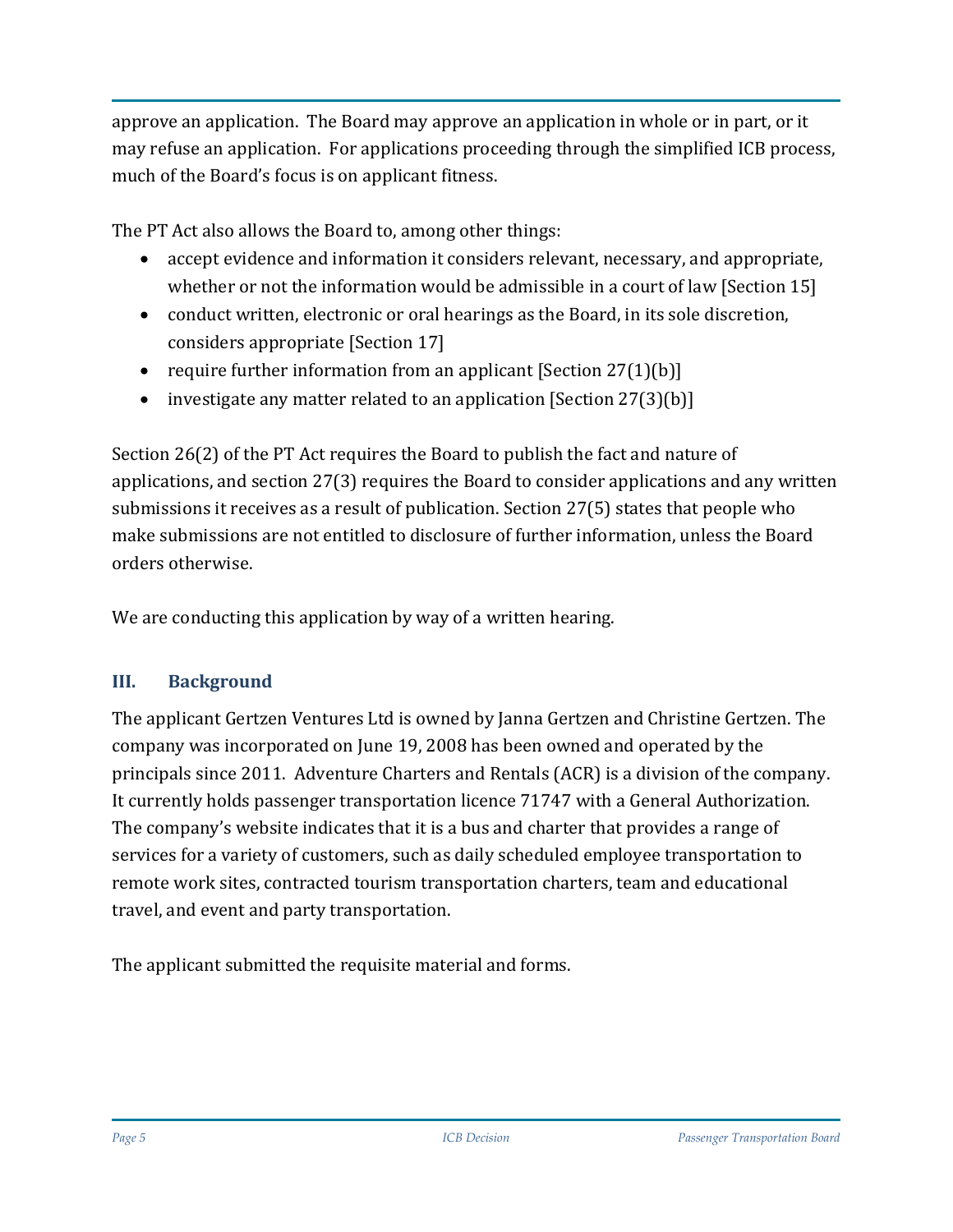## **IV. Application Rationale, Submissions and Responses**

#### *(a)Rationale for Application*

The following text was provided by the Applicant:

*We want to provide safe travel within the Interior of BC that easily links to transportation infrastructure already in place. For example, we want to schedule a route that is easily connectable in Prince George to BC Bus North and the Sky Train in Surrey for the South, allowing passengers to easily travel beyond our own ICB route to provide a service that is as seamless as possible.*

#### *(b)Submissions & Response*

The Board did not receive any submissions on this application.

#### **V. Board Mandate**

Section 28(1) of the *Passenger Transportation Act* says that the Board may approve the application, if the Board considers that:

- (a) there is a public need for the service the applicant proposes to provide;
- (b) the applicant is a fit and proper person to provide the service and is capable of providing it; and
- (c) the application, if granted, would promote sound economic conditions in the passenger transportation business in British Columbia.

#### **VI. Reasons for the Board's Decision**

#### *Applicant Fitness*

As we noted earlier, applicant fitness is the focus of streamlined applications. The Board reviews the conduct of an applicant and the structure of its operations. Does the applicant seem to understand passenger transportation laws and policies? Is the business set up to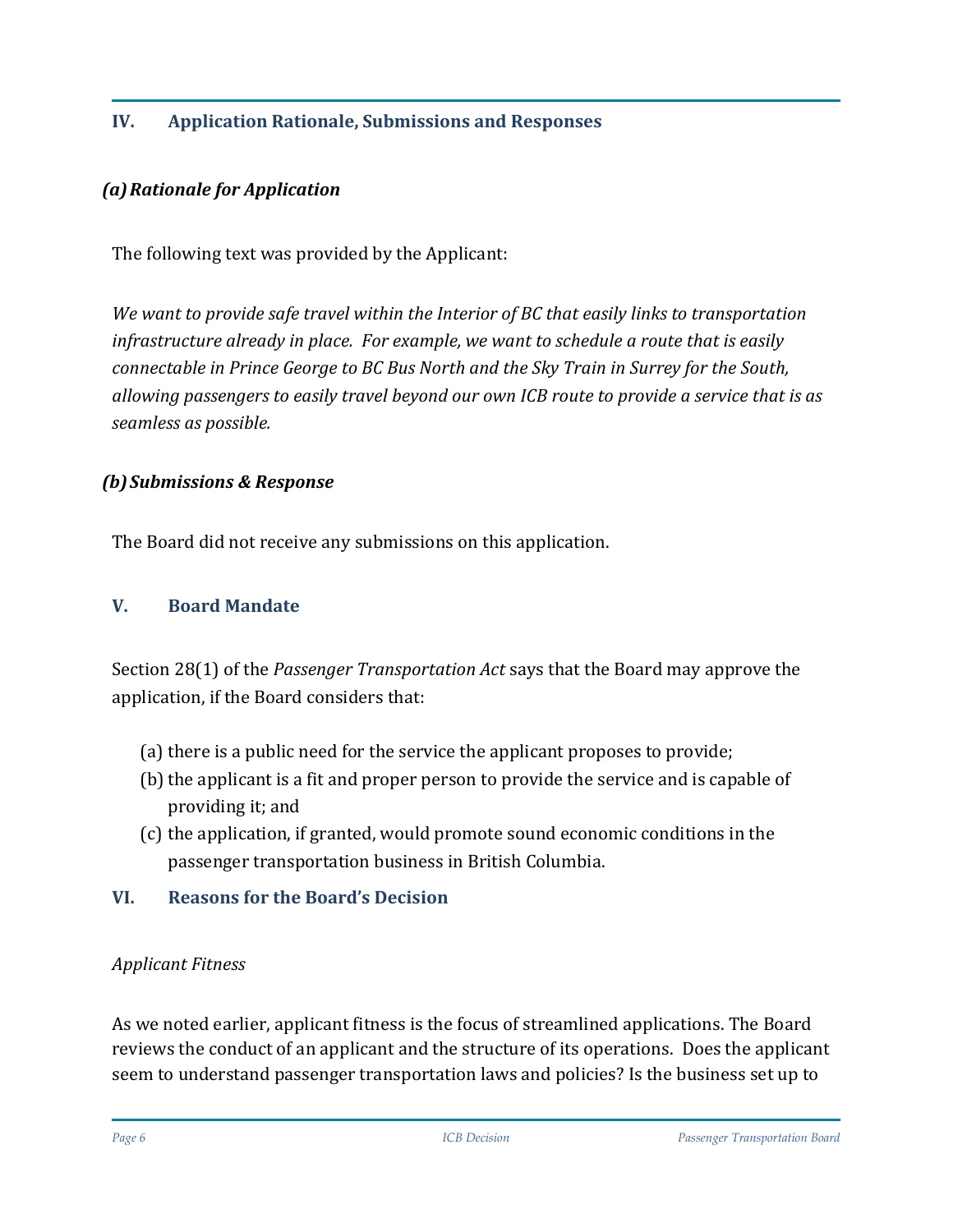follow these laws? Is there something in the applicant's background that shows it disregards the law?

Applicants must show that they have the resources and skills to manage the service that they want to operate. The Board gets much of this information from business plans and financial statements.

ACR is part of an incorporated company as noted above. The applicant's National Safety Code certificate is in good standing. The disclosure form of Unlawful Activity and Bankruptcy form indicates no negative concerns about the principals. The applicant signed the Liquor Control and Licencing Act declaration stating that it will operate its vehicles in accordance with that Act.

The applicant's fleet includes 7 buses ranging in capacity from 12 to 36 passengers. One of the buses is a coach that seats 36 passengers that the applicant describes as an ideal highway bus for the Prince George-Surrey route. A smaller GMC 20 passenger bus would be used for the Kamloops-William lake route. The applicant will also have a designated 29 passenger "backup" vehicle. It points out that if the routes prove to be viable, any future bus purchases would be wheelchair accessible.

The company's management organization will consist of the following: Janna Gertzen, Owner, who has 20 years experience in business, will manage business development, software and technology, marketing and administrative functions.

Christine Gertzen, Owner who will oversee the Standard Operations and Procedures Program and all Human Resource functions. She will also be responsible for inspecting the vehicles to ensure customer experience targets are being met such as cleanliness, comfort and interior safety.

Randall Gertzen, Operating Manager who has over 40 years' experience as a professional driver and will undertake driver recruitment, training, scheduling, compliance with company policy, fleet maintenance, mechanical schedules, emergency response and customer enquiries. He has been operating Adventure Charters and Rentals since 2011.

The applicant points out that it provided on-call emergency support to Greyhound for the proposed routes in this application. As a result, it feels this experience has enabled it to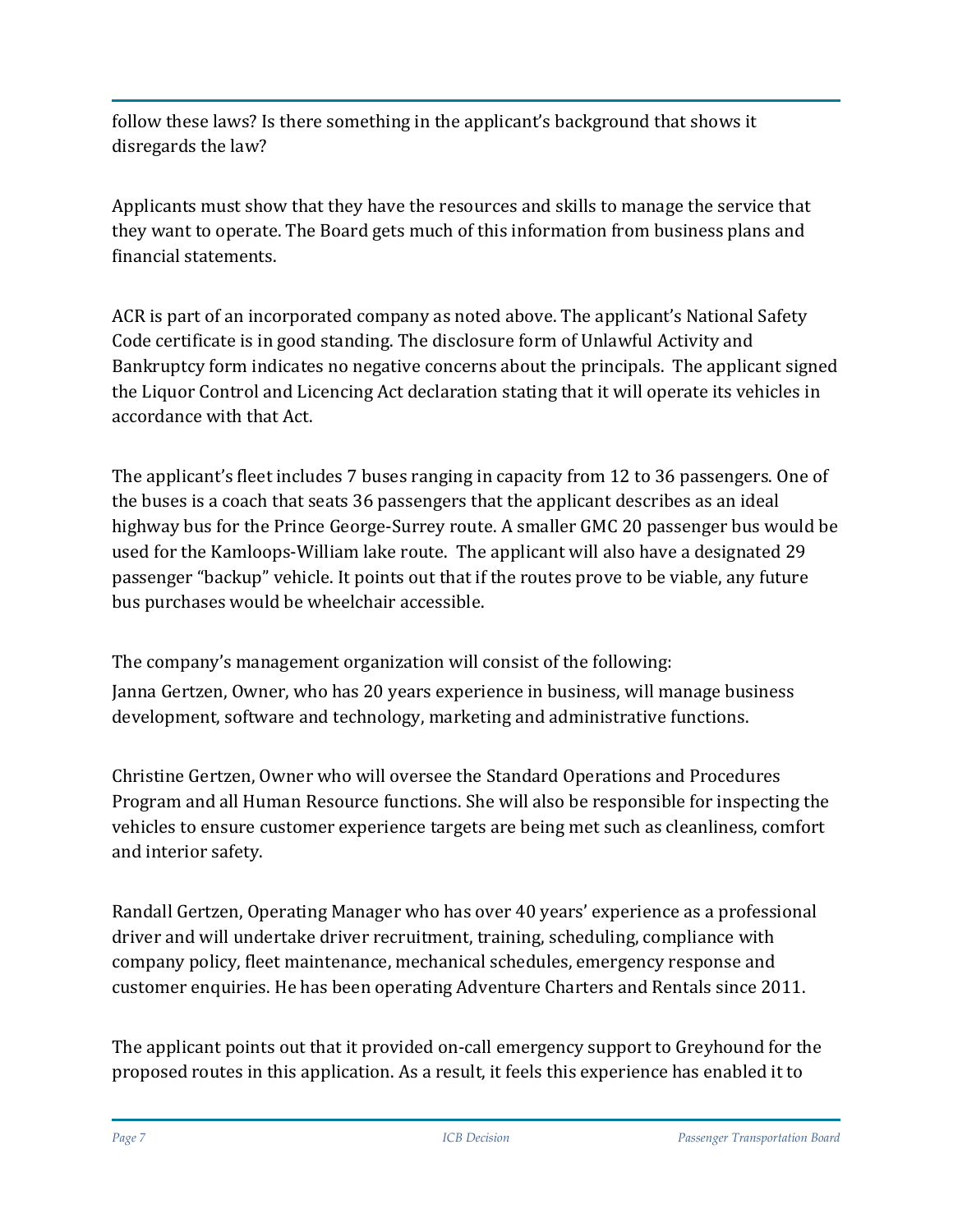have a better understanding of the routes, the requirements and the operational challenges.

The applicant notes that driver's must hold an appropriate class of driver's licence without restrictions and have a driver's abstract that is free of major and multiple safety and hours of service violations. It further reports that it already has a long term driver pool that it will need to supplement with further hiring.

The marketing plan includes brand building with press releases once the service is launched, awareness combined with local radio and newspaper announcements that will build of its services. In the longer term it will have targeted marketing online via Google and other search engines as well as social media. The panel notes that the company has an established website that can be used to instruct and inform customers on its services.

There has not been any information brought to our attention to prove that the applicant is not fit and proper. The financial information included a balance sheet as at September 30, 2018 and income statements for the periods October 1, 2016-September 30, 2017 and October 1, 2017-September 30, 2018. Also included were three-year financial projections for the two routes proposed in this decision including a detailed revenue and expense work sheet for the first 12 months of operation. The forecasts appear reasonable and realistic given the assumptions outlined. The infrastructure and vehicles for startup of this ICB service out of Williams Lake are in place by the applicant and associated costs are avoided.

The panel finds that the applicant has the experience, operational knowledge and capacity to service the 2 proposed routes. We find the applicant to be a fit and proper person who has the necessary skills and infrastructure in place.

## *Public need and Sound Economic Conditions*

The applicant proposes to operate between Prince George and Surrey, and between Williams Lake and Kamloops. For communities on these routes north of Hope and, the Fraser Canyon corridor, and southbound into Kamloops, there have been no ICB operators since Greyhound Canada's service withdrawals in 2018.

The applicant outlines that it *"wants to provide safe travel within the interior of B.C that easily links to transportation infrastructure already in place, for example, we want to schedule a route that is easily connectable in Prince George to BC Bus North and the Sky Train*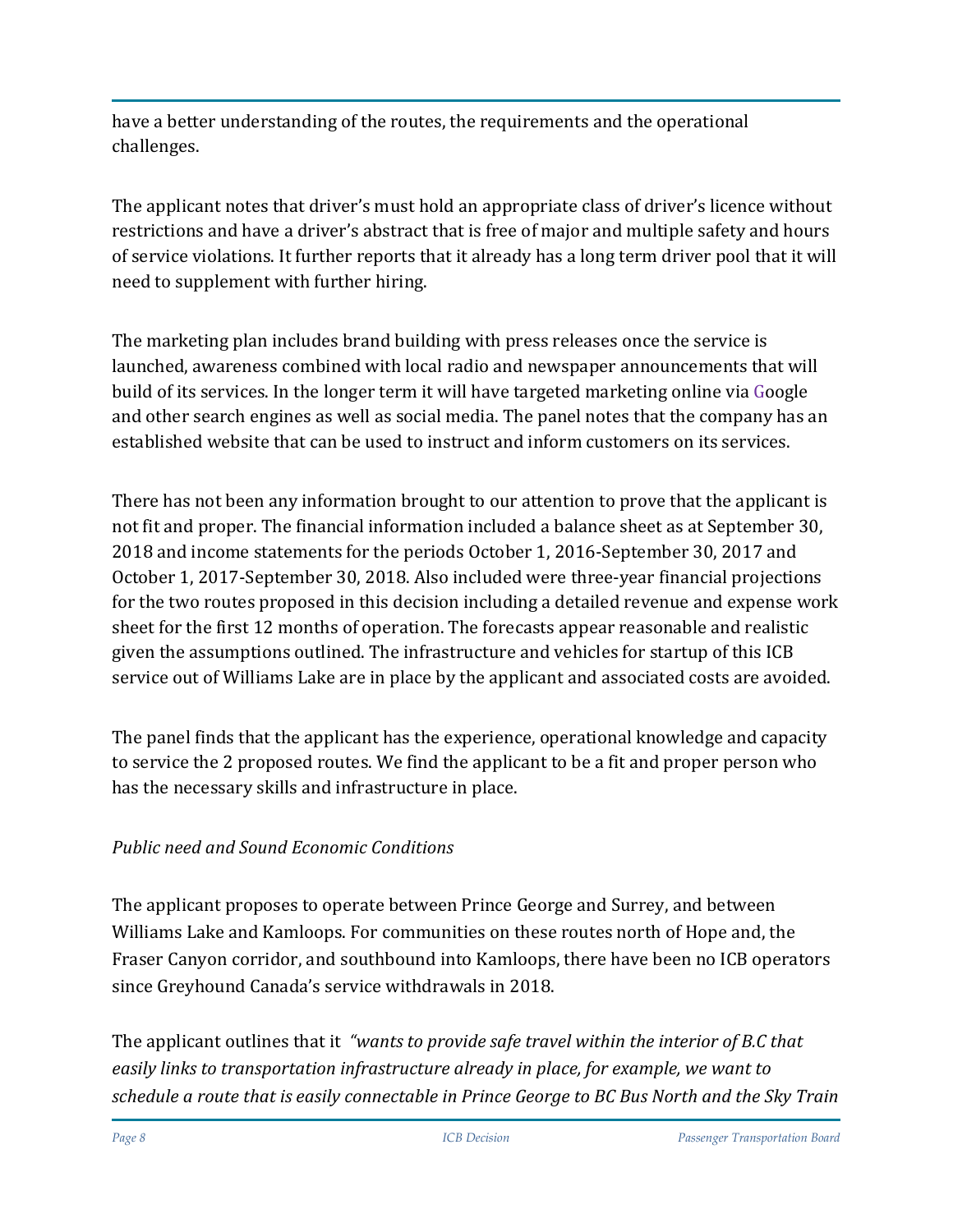*in Surrey for the South, allowing passengers to easily travel beyond our own ICB route to provide a service that is seamless as possible."* Application materials state *that "bus travel is generally chosen over alternatives by seniors, students and a more vulnerable population and we need to keep this in mind. Our goal when choosing locations for pickup and drop off point is multi-pronged with 3 key factors 1.) is the site safe, 2.) is there an accessible waiting point available 24/7 within close proximity, 3.) how does the passenger get beyond their trip with us."*

The application included a support letter dated March 18, 2019 from Donna Barnett, MLA Cariboo Chilcotin, who notes the applicant to be a very reputable company locally owned and operated and that will provide a much-needed service to citizens in the region.

Based on the above-noted information and evidence, we find that there is a public need for the service the applicant proposes and approving the application would promote sound economic conditions in the transportation industry in BC.

To ensure a smooth transition of service, we are requiring the applicant to post time schedules and implement its time schedules for the proposed route stops and website reservations by the dates set out in Appendices I and II of these decision.

The terms and conditions of licence specify required stops and minimum frequencies. The applicant may, however, at some point want to expand its service to other stops along the approved routes. We have, therefore, approved a term and condition of licence that allows this flexibility**.**

## **VII. Conclusion**

For the reasons above, this application is approved in whole. The Board establishes notice and activation requirements, and terms and conditions of licence that are attached to this decision as Appendices I and II. These form an integral part of the decision.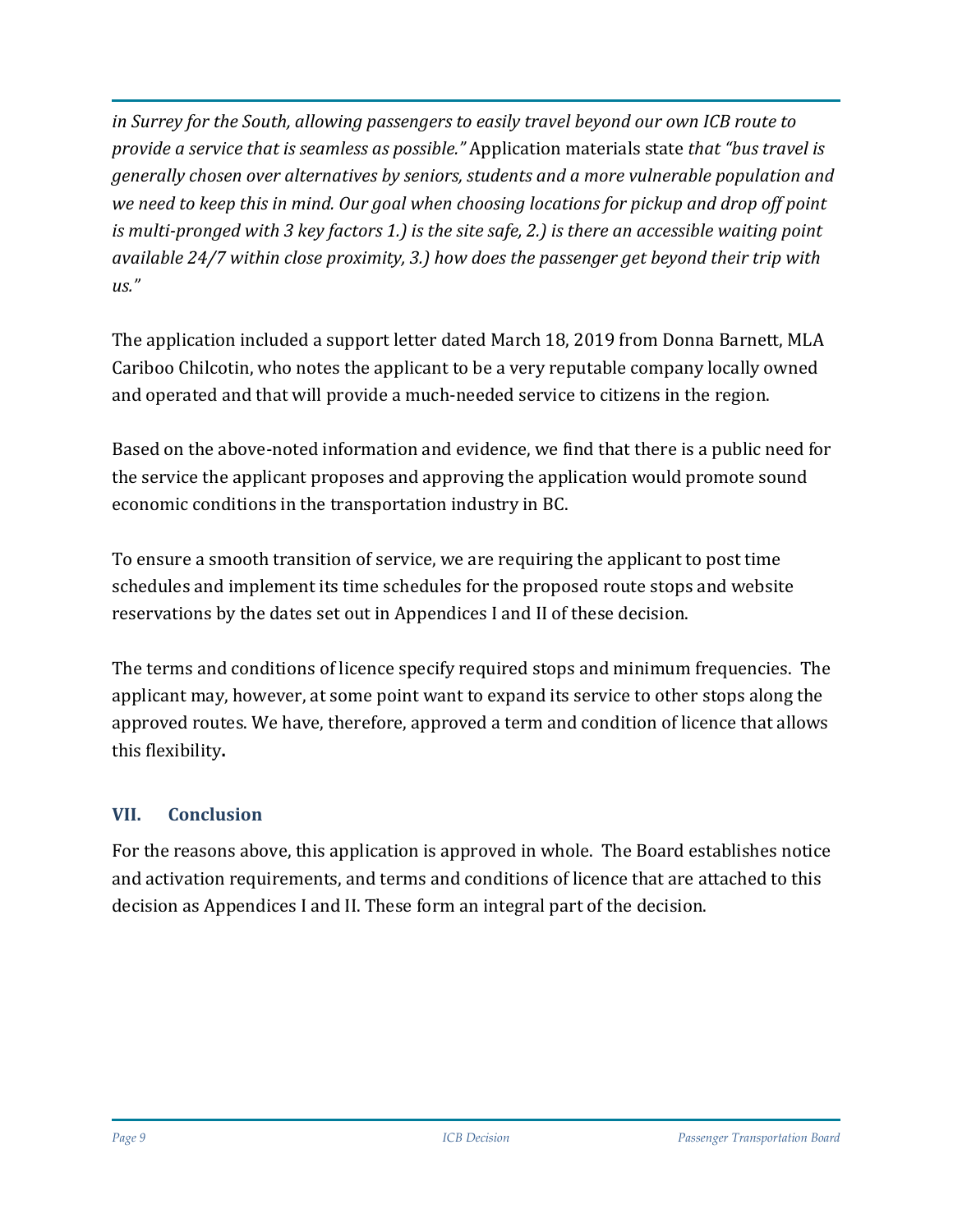# **Appendix I Public Notice Requirements Gertzen Ventures Ltd.** dba: Adventure Charter and Rentals

A Passenger Transportation Licence must be issued by the Registrar of Passenger Transportation under section 29 or renewed under section 34 of the *Passenger Transportation Act* before the special authorization approved in this decision may be exercised.

# **A. Direction to the Applicant Regarding Notice and Implementation**

Unless otherwise ordered by the Passenger Transportation Board, Gertzen Ventures Ltd. must post time schedules online and make available to the public its online reservation system no later than **April 15, 2019** to enable advance bookings.

### **B. Direction to the Registrar of Passenger Transportation Regarding Issuance**

The Registrar of Passenger Transportation (Registrar) may only issue a licence to Gertzen Ventures Ltd. with terms and conditions approved in this decision and set out in Appendix II after the Registrar is satisfied that Gertzen Ventures Ltd. has posted time schedules online and made available to the public its online reservation system.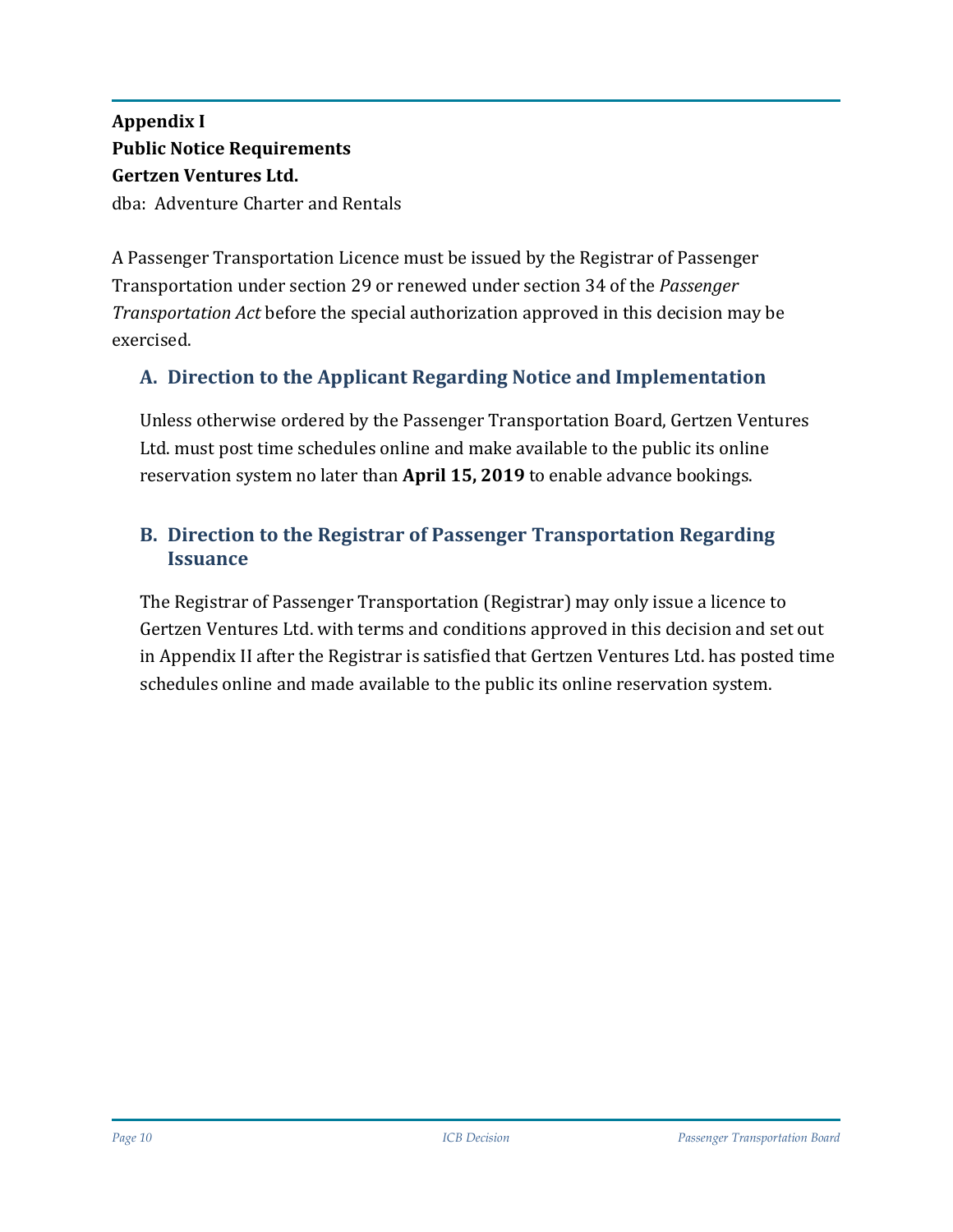#### **Appendix II**

**Gertzen Ventures Ltd.** 

dba: Adventure Charter and Rentals

# **Terms & Conditions**

| <b>SA Licence</b><br><b>Required to</b><br><b>Operate ICBs</b> | The Registrar of Passenger Transportation must issue the applicant a<br>licence with Special Authorization before the applicant can operate<br>inter-city buses on routes approved in this decision.                                                                                                                                                                                                                                                                                                                                                                                                                                                                                                 |  |  |
|----------------------------------------------------------------|------------------------------------------------------------------------------------------------------------------------------------------------------------------------------------------------------------------------------------------------------------------------------------------------------------------------------------------------------------------------------------------------------------------------------------------------------------------------------------------------------------------------------------------------------------------------------------------------------------------------------------------------------------------------------------------------------|--|--|
| Approval of<br>application may<br>expire                       | 1. The applicant must obtain a licence with Special<br>Authorization from the Registrar by April 15, 2019.<br>2. If the applicant does not meet the requirements set out in 1<br>above, this Special Authorization expires.<br>3. The Passenger Transportation Board may vary the<br>requirements set out in 1 above, if circumstances warrant.<br>4. If an applicant needs more time to meet the requirements<br>in 1 above, then the applicant must make a request to the<br>Board by April 15, 2019.<br>(Note: "activate" means that the applicant has submitted the<br>documents required to obtain a Special Authorization Vehicle<br>Identifier to the Registrar of Passenger Transportation.) |  |  |
| <b>Notice to</b><br>Registrar                                  | 5. The Registrar must not, without direction from the Board,<br>issue the applicant a licence with Special Authorization<br>after April 15, 2019.                                                                                                                                                                                                                                                                                                                                                                                                                                                                                                                                                    |  |  |

| <b>Special</b><br>Authorization | <b>Inter-City Bus (ICB)</b>                                                                                                                                                                                                                     |  |  |
|---------------------------------|-------------------------------------------------------------------------------------------------------------------------------------------------------------------------------------------------------------------------------------------------|--|--|
| <b>Terms &amp; Conditions</b>   |                                                                                                                                                                                                                                                 |  |  |
| <b>Services</b>                 |                                                                                                                                                                                                                                                 |  |  |
| Service                         | Transportation of passengers must be provided:<br>a) on a scheduled basis, and<br>b) in accordance with minimum frequencies and other terms<br>and conditions of licence that apply to the routes and route<br>points.                          |  |  |
| Schedule                        | The licence holder must publish, in a manner accessible to the general<br>public, a schedule for each route with the time and location of each<br>stop, and must carry in each vehicle a copy of the schedule that the<br>vehicle is following. |  |  |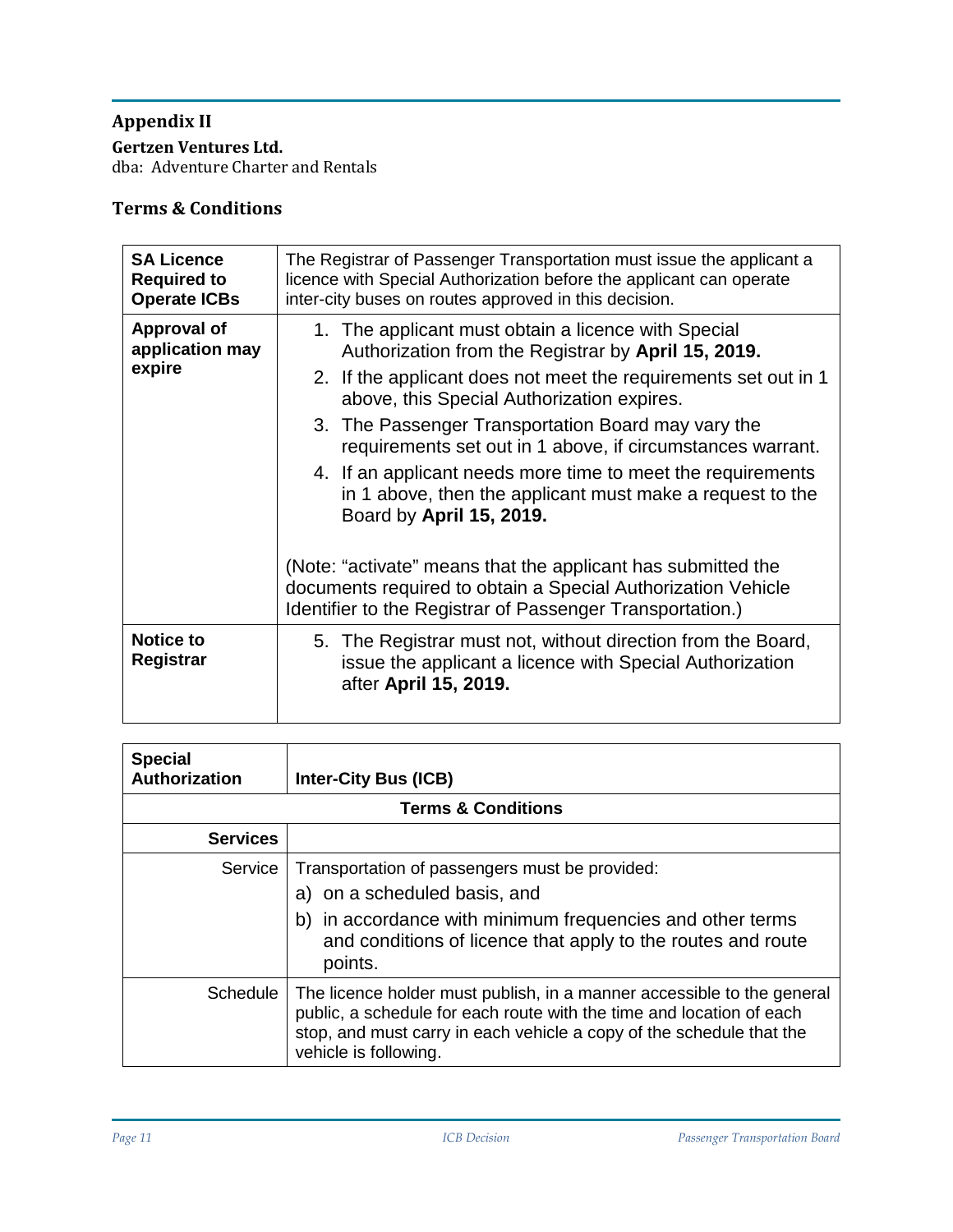| <b>Service Exception</b>     | Routes may be operated on a "pre-booked" or "reservation required"<br>basis provided that:                                                                                                                                                                                                                    |                                                                       |  |
|------------------------------|---------------------------------------------------------------------------------------------------------------------------------------------------------------------------------------------------------------------------------------------------------------------------------------------------------------|-----------------------------------------------------------------------|--|
|                              | a) applicable routes are identified as a "pre-booked" or<br>"reservation required" service in all current, published<br>schedule information, and                                                                                                                                                             |                                                                       |  |
|                              | b) these routes are available at all times for pre-booking or<br>reservation on the licensee's website.                                                                                                                                                                                                       |                                                                       |  |
|                              | When these conditions are met and when no reservations have been<br>received for pickup or drop off at one or more points on the route by<br>the time service is scheduled to be provided, the licence holder has<br>the option of not providing service to those points that would otherwise<br>be required. |                                                                       |  |
| <b>Alternative Points:</b>   | The licence holder may pick up or drop off passengers at any location,<br>municipality or unincorporated area that is between the terminating<br>points and along the highway corridors for the inter-city bus routes in<br>this licence.                                                                     |                                                                       |  |
| <b>Route A</b>               |                                                                                                                                                                                                                                                                                                               |                                                                       |  |
| <b>Terminating Point 1:</b>  |                                                                                                                                                                                                                                                                                                               | <b>City of Surrey</b>                                                 |  |
| <b>Terminating Point 2:</b>  |                                                                                                                                                                                                                                                                                                               | <b>City of Prince George</b>                                          |  |
| Corridor:                    |                                                                                                                                                                                                                                                                                                               | Highway1: Surrey-Cache Creek<br>Highway 97: Cache Creek-Prince George |  |
| <b>Route Points</b>          |                                                                                                                                                                                                                                                                                                               | Minimum Trips (each direction)                                        |  |
| City of Surrey               |                                                                                                                                                                                                                                                                                                               | 2 per week                                                            |  |
| City of Abbotsford           |                                                                                                                                                                                                                                                                                                               | 2 per week                                                            |  |
| City of Chilliwack           |                                                                                                                                                                                                                                                                                                               | 2 per week                                                            |  |
| <b>District of Hope</b>      |                                                                                                                                                                                                                                                                                                               | 2 per week                                                            |  |
| <b>Boston Bar</b>            |                                                                                                                                                                                                                                                                                                               | 2 per week                                                            |  |
| Village of Lytton            |                                                                                                                                                                                                                                                                                                               | 2 per week                                                            |  |
| Village of Cache Creek       |                                                                                                                                                                                                                                                                                                               | 2 per week                                                            |  |
| Village of Clinton           |                                                                                                                                                                                                                                                                                                               | 2 per week                                                            |  |
| 70 Mile House                |                                                                                                                                                                                                                                                                                                               | 2 per week                                                            |  |
| District of 100 Mile House   |                                                                                                                                                                                                                                                                                                               | 2 per week                                                            |  |
| <b>City of Williams Lake</b> |                                                                                                                                                                                                                                                                                                               | 2 per week                                                            |  |
| <b>City of Quesnel</b>       |                                                                                                                                                                                                                                                                                                               | 2 per week                                                            |  |
| <b>City of Prince George</b> |                                                                                                                                                                                                                                                                                                               | 2 per week                                                            |  |